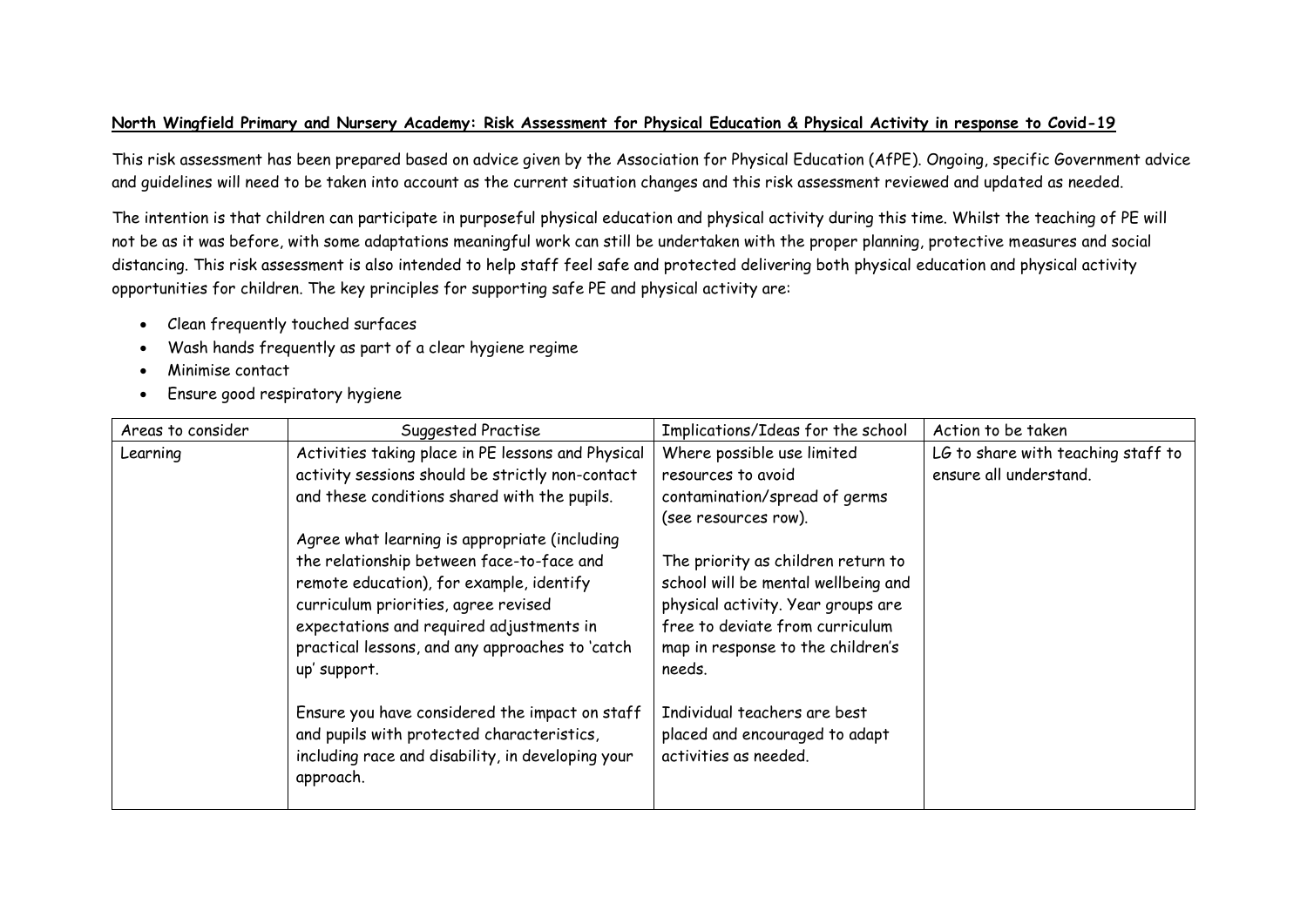|                                           | Team games, which involve contact, must be<br>avoided.                                                                                                                             |                                                                                                                                      |                                                            |
|-------------------------------------------|------------------------------------------------------------------------------------------------------------------------------------------------------------------------------------|--------------------------------------------------------------------------------------------------------------------------------------|------------------------------------------------------------|
| <b>Protection Measures</b><br>and Hygiene | Decide the physical and organisational<br>structures needed to limit risks and limit<br>movement around the building(s) (for example,<br>classroom layouts, entry and exit points, | This has been reviewed as part of<br>phased re-opening planning as well<br>as our wider reopening.<br>Parents/All staff are aware of | Review plans as Government/LA<br>advice changes.           |
|                                           | staggered starts and break times, class sizes,<br>lunch queues, use of communal staff areas).                                                                                      | entry/exits/class sizes/lunches,<br>$etc.$ )                                                                                         | Box of supplies from each<br>bubble/class to be resources. |
|                                           | Agree how safety measures and messages will<br>be implemented and displayed around school.                                                                                         | To be decided by SLT.                                                                                                                |                                                            |
|                                           | Ensure there is sufficient tissues available for                                                                                                                                   | Teachers to take a supply box of<br>tissues / hand sanitiser to lesson                                                               |                                                            |
|                                           | ensuring good respiratory hygiene - i.e. 'catch                                                                                                                                    | with them as they would asthma                                                                                                       |                                                            |
|                                           | it, bag it, bin it' approach.                                                                                                                                                      | inhalers.                                                                                                                            |                                                            |
| Changing areas                            | If used, these should be cleaned after every<br>lesson - Wiping of surfaces is a reasonable<br>approach.                                                                           | Allow children to wear PE kit to<br>school on days where they have PE<br>lessons. This will eliminate need                           | Communicated with parents when<br>reopening.               |
|                                           |                                                                                                                                                                                    | for them to change in small spaces                                                                                                   | Children will be reminded to wear                          |
|                                           | Attending school with PE kit on will limit the<br>need to use changing rooms.                                                                                                      | and to bring in resources from<br>home.                                                                                              | PE kit on their PE day.                                    |
|                                           | Ensure sufficient standard cleaning equipment<br>is available in all changing areas.                                                                                               |                                                                                                                                      |                                                            |
|                                           | Social distancing measures still apply and<br>marking out areas which cannot be used will<br>help you to manage the area effectively.                                              |                                                                                                                                      |                                                            |
| <b>Teaching Areas</b>                     | Encourage outdoor PE and PA to support social<br>distancing.                                                                                                                       | Use of outdoor areas wherever<br>possible. Could potentially use hall                                                                | · Share with staff                                         |
|                                           |                                                                                                                                                                                    | in future depending on group size                                                                                                    | LG to check we have enough                                 |
|                                           | Students should work in their own zone which                                                                                                                                       | and other practical arrangements.                                                                                                    | resources that could be used for                           |
|                                           | may be marked out, depending on allocated                                                                                                                                          |                                                                                                                                      | marking out areas.                                         |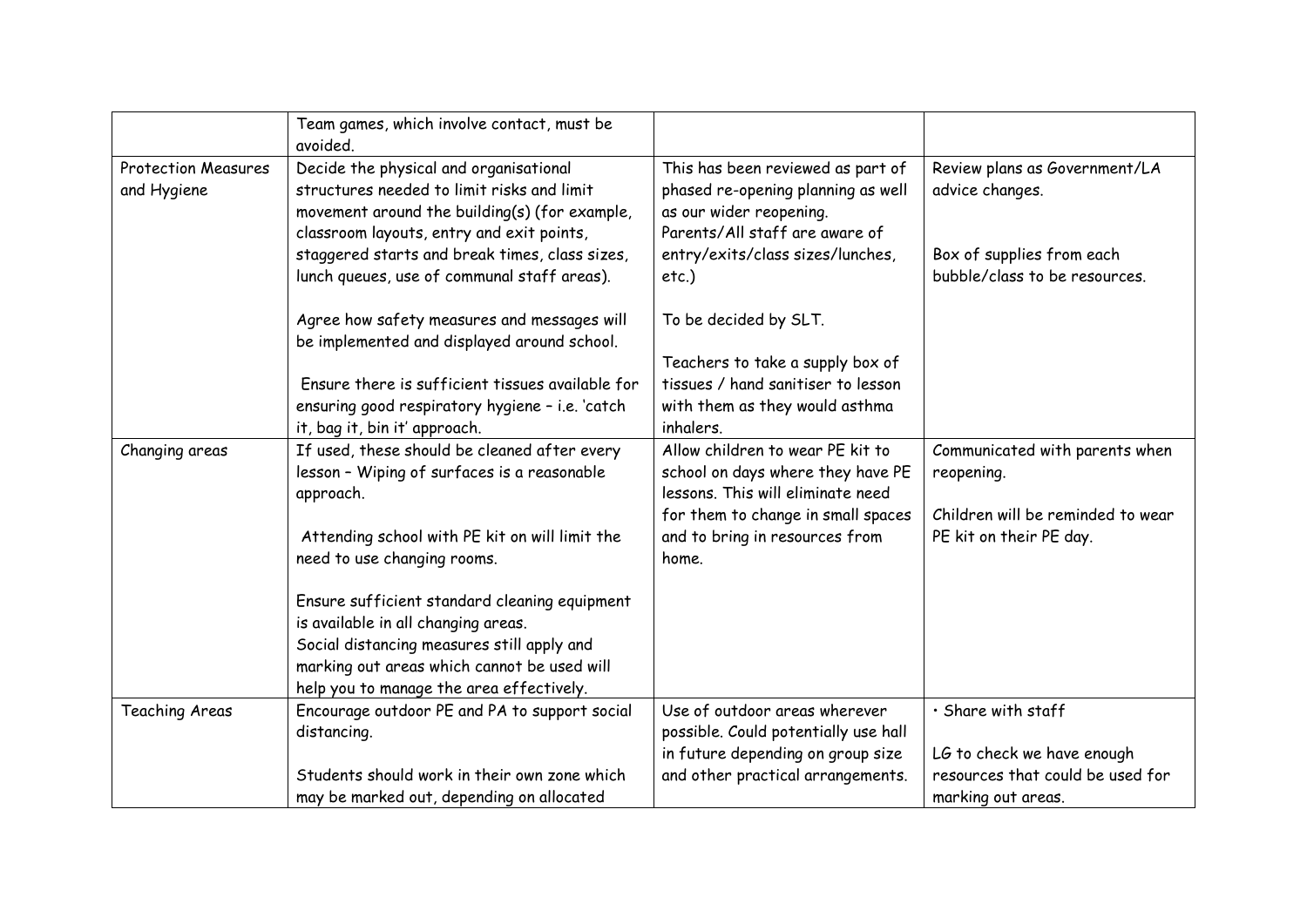|                                     | teaching space. PE outside could be preferable<br>to indoor PE.                                                                                                                                                                                                                                                                                                                                                                           | Use of chalk, cones, hoops, other<br>resources to mark areas for<br>children to work in (equipment for<br>this to be selected based on<br>safety considerations of the<br>activity).                                                                                                        | New strips are in the PE<br>trolley.                                                                                                                           |
|-------------------------------------|-------------------------------------------------------------------------------------------------------------------------------------------------------------------------------------------------------------------------------------------------------------------------------------------------------------------------------------------------------------------------------------------------------------------------------------------|---------------------------------------------------------------------------------------------------------------------------------------------------------------------------------------------------------------------------------------------------------------------------------------------|----------------------------------------------------------------------------------------------------------------------------------------------------------------|
| Social distancing<br>within lessons | You should ensure that all lesson activity<br>adheres to the social distancing rules in place<br>at the time of delivery. This means team games<br>involving contact are currently not possible.<br>One solution is for each student to have their<br>own zone which they can work in.                                                                                                                                                    | No contact games to be played<br>until distancing advice changes.<br>However individual skills e.g.<br>dribbling a football or hockey ball,<br>can still be taught.<br>Participation in intraschool<br>competitions will need to be<br>considered carefully (all are<br>currently on hold). | Share with staff.<br>LG from September to keep in<br>contact with colleagues from<br>other schools and event<br>organisers.                                    |
| Group Sizes                         | Class sizes should adhere to Government<br>guidance and be reduced to a level where social<br>distancing rules can be applied.                                                                                                                                                                                                                                                                                                            | This has been reviewed as part of<br>wider re-opening.                                                                                                                                                                                                                                      |                                                                                                                                                                |
| PE Clothing                         | The school will need to agree on<br>modifications/adaptions on clothing<br>expectations. It may be that you would like<br>your students to attend in their PE kit for the<br>whole day on the day when they have a<br>timetabled physical education lesson in order to<br>limit or avoid the use of the changing areas.<br>This is a whole school decision. You may want to<br>consider back up clothing for when the weather<br>is poor. | Weather appropriate PE kit to be<br>worn on days when PE lessons are<br>delivered. This will eliminate the<br>need to get changed in smaller<br>spaces (breaking social distancing<br>guidance) and also the amount of<br>resources entering school from<br>children's homes.               | Parents are made aware.<br>Remind children of their day - use<br>Class Dojo to remind.<br>If forecast is bad, could children<br>bring in something waterproof? |
| PE Equipment                        | Equipment will need to be cleaned after each<br>use.                                                                                                                                                                                                                                                                                                                                                                                      | Use of equipment should be limited<br>in the short term whilst staff &                                                                                                                                                                                                                      | LG from September to review<br>which equipment is more practical                                                                                               |